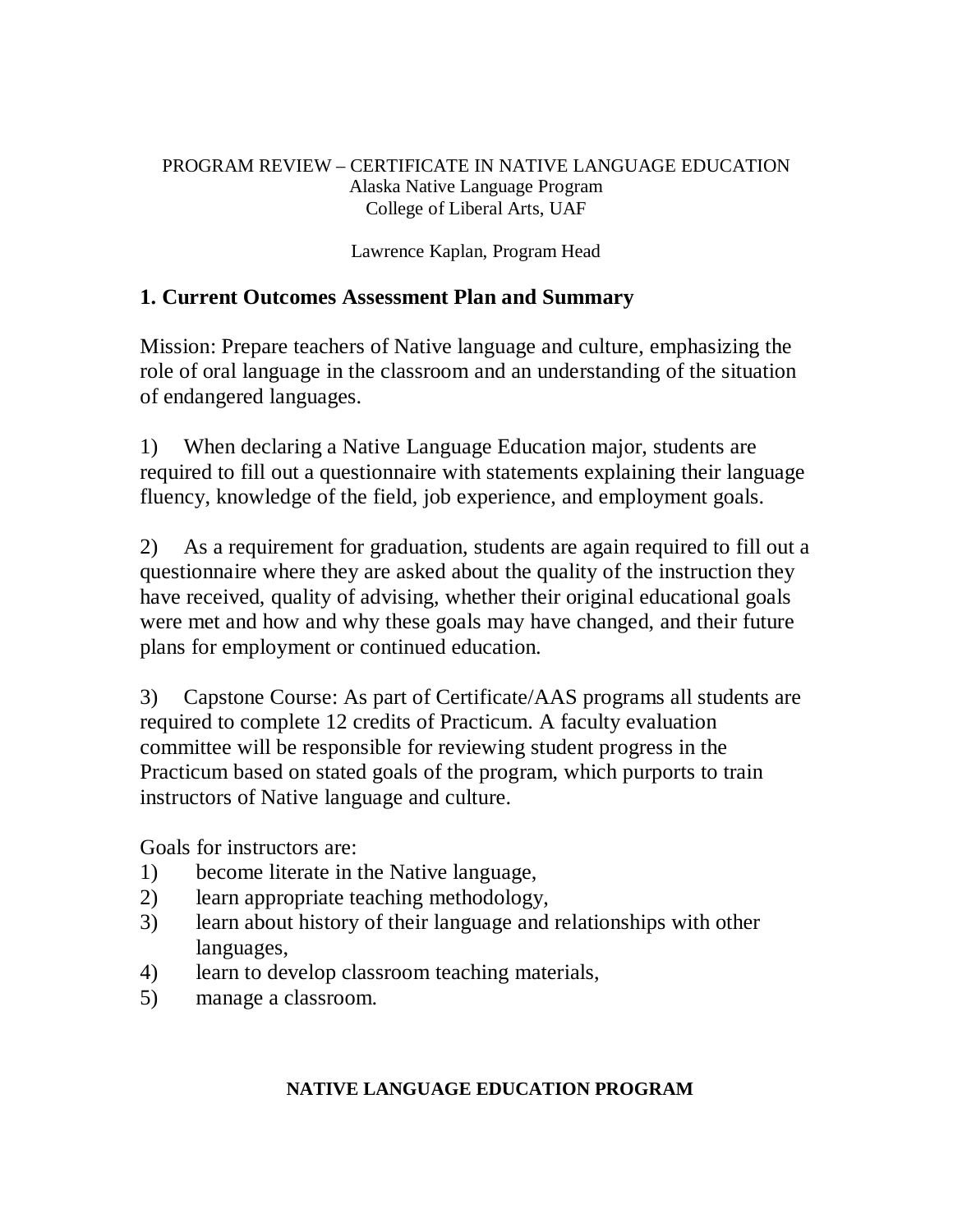### **EXIT SURVEY FOR GRADUATES Alaska Native Language Program, UAF**

#### **A. Academic Program**

1. You completed course work in Practicum, language teaching/curriculum, linguistics, and literacy. Please rank each of these areas in order of importance/relevance to you as a teacher. Indicate whether you believe sufficient time was spent in each area.

| <b>Ranking:</b>      | <b>Amount of time spent:</b> |                  |            |  |
|----------------------|------------------------------|------------------|------------|--|
| Practicum:           | Too much                     | $\_$ About right | Too little |  |
| Linguistics:         | Too much                     | _About right     | Too little |  |
| Teaching/Curriculum: | Too much                     | _About right     | Too little |  |
| Literacy:            | Too much                     | _About right     | Too little |  |

2. Were you satisfied with the quality of instruction you received? (1=never,

5=always)

3. Did you receive adequate attention and guidance from your advisor? (1=never,

5=always)

**4.** What changes do you think should be made to improve the quality of advising and/or teaching?

### **B. Relation to job performance and goals**

- 1. Are you currently teaching an Alaska Native Language?
- 2. To what degree has this program helped you develop as a language teacher? (1=none, 5=very much)
- 3. What part of the program do you feel was **most** beneficial to you as a teacher and why?
- **4.** What part of the program do you feel was **least** beneficial to you as a teacher and why?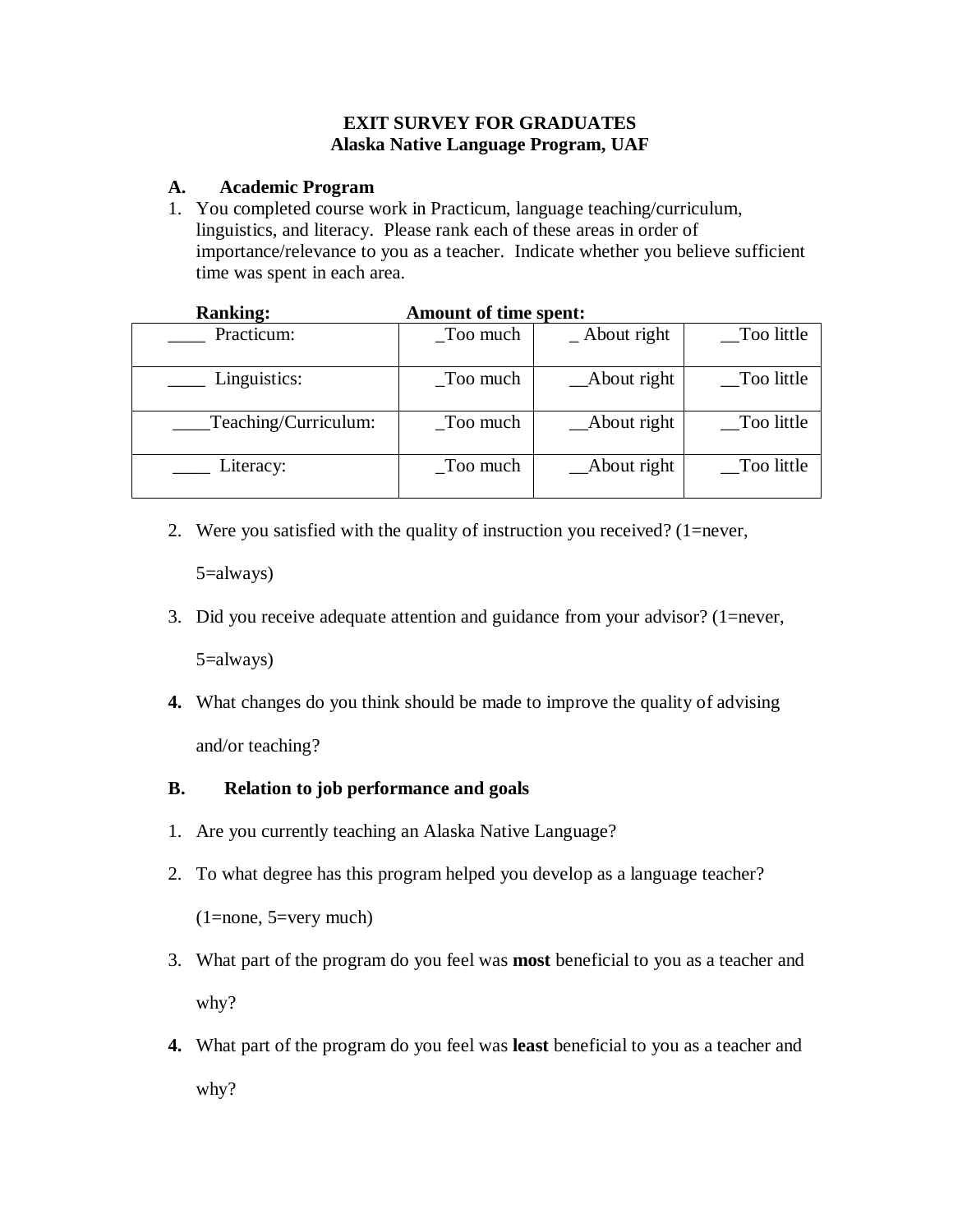#### **C. Fluency**

- 1. Are you fluent in an Alaska Native language?
- 2. Were you fluent in an Alaska Native Language when you started this program?
- 3. If you were not fluent when you started, has your fluency increased since then?
- 4. To what degree do you feel this program has helped you improve your fluency?  $(1=not at all, 5=very much)$

-------------------------------------------------------------------

#### **2. ASSESSMENT**

In the past five years, FY 06-10, 4 students have completed the Certificate in Native Language Education and 5 have completed the AAS, according to PAIR data. There are currently 4 majors in each program, working toward completion. Major counts are not always entirely revealing with these programs, since some students do not declare the major until they are ready to graduate.

Students who earn these degrees are mostly fully employed as teacher's aides in rural school districts, teaching Native language. When they complete the program, they are sometimes able to secure a raise and a higher position, within their district. One rural district accepts the Certificate and uses it as the basis for nomination of the student for special state teacher certification with the Alaska Department of Education. This Type M certification can be obtained with less than a B.A. degree upon nomination by the school district. Thus, motivation is strong for students to complete the Certificate, particularly in the Kotzebue region, where students work through Chukchi Campus. Students in other regions can negotiate with their school districts for a pay raise.

Gathering of information from students can be difficult since program students are exclusively at UAF rural sites and at Yukon College in Canada and do not always respond to requests. We have begun to contact the director of the Yukon Native Language Center to see if he is able to get responses from his students. In the past we have also conducted telephone interviews with students.

Graduates were surveyed in 2007, and there was a period following where there was only one graduate. We are awaiting responses from our FY 10 graduates from the Yukon Territory.

Students express satisfaction with the program courses and appreciate the Practicum classes and the personal attention given by instructors. (We note that one of the most devoted and effective instructors died unexpectedly in 2008, leaving Chukchi Campus without its main proponent of this program. ANLP has been trying to assist Chukchi in finding a replacement for this person. There is no one who is capable of replacing Ruth Sampson, and the only possibility is to find several people to replace her in various areas. This loss has been a blow to the Inupiaq program in Northwest Arctic.)

Students surveyed request more course content on language teaching methods, materials production, student evaluation.

#### **3. PROGRAMMATIC REVISIONS BASED ON ASSESSMENT**

Of the improvements students would like to see in the program, some are clearly more feasible than others. There is already a class in Teaching Methods for Alaska Native Languages – ANL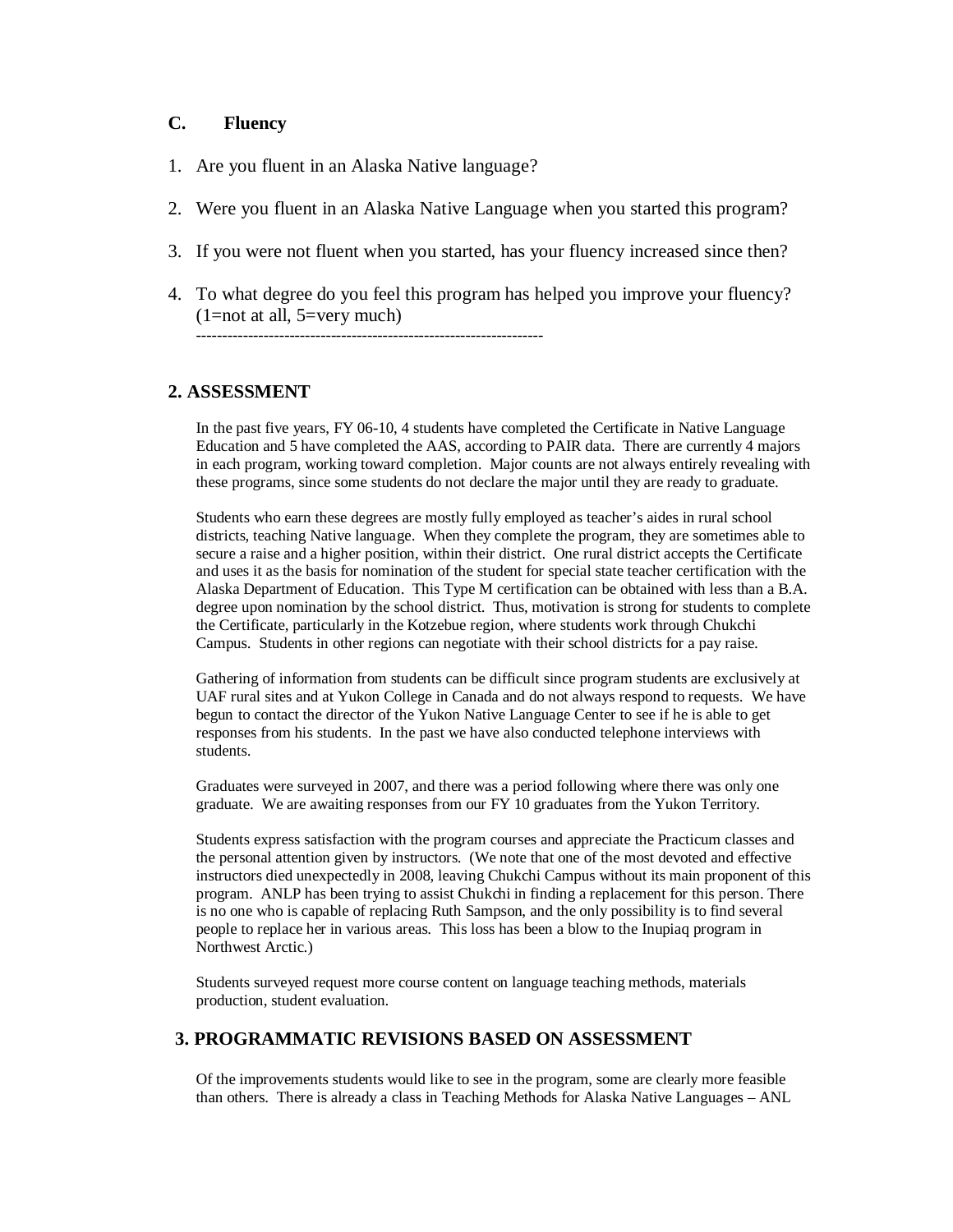287 and another on Curriculum and Materials Development for Alaska Native Languages – ANL 288. We do not think it would be possible to add more courses to the degree, and this is not what is needed. Our major improvement has been to offer ANL 287 in a new format. With a distance delivery grant from UA Statewide, we were able to employ UAF assistant professor Sabine Siekmann to teach a distance class to students from Northwest Alaska. Siekmann is a specialist in second language teaching, and students met in Fairbanks for three days in January, 2010 to begin the class. The class continued throughout Spring semester by audioconference, and the instructor traveled once to Kotzebue in April, where she offered language teaching demonstrations. A short course will be offered in January, 2011 at the Northwest Campus in Nome. Students reacted positively to the ANL 287 class and received some of the most useful language teaching methods of the whole program. We would like to continue to hire Siekmann, but demands on her time are great and funding is not always available.

| Table 4.1 Outcomes Assessment Implementation Summary – Native Language Education<br><b>Certificate/AAS</b> |                      |         |         |  |  |
|------------------------------------------------------------------------------------------------------------|----------------------|---------|---------|--|--|
| Complete a separate table for each degree and certificate program                                          |                      |         |         |  |  |
|                                                                                                            | <b>Academic Year</b> |         |         |  |  |
|                                                                                                            | 2007-08              | 2008-09 | 2009-10 |  |  |